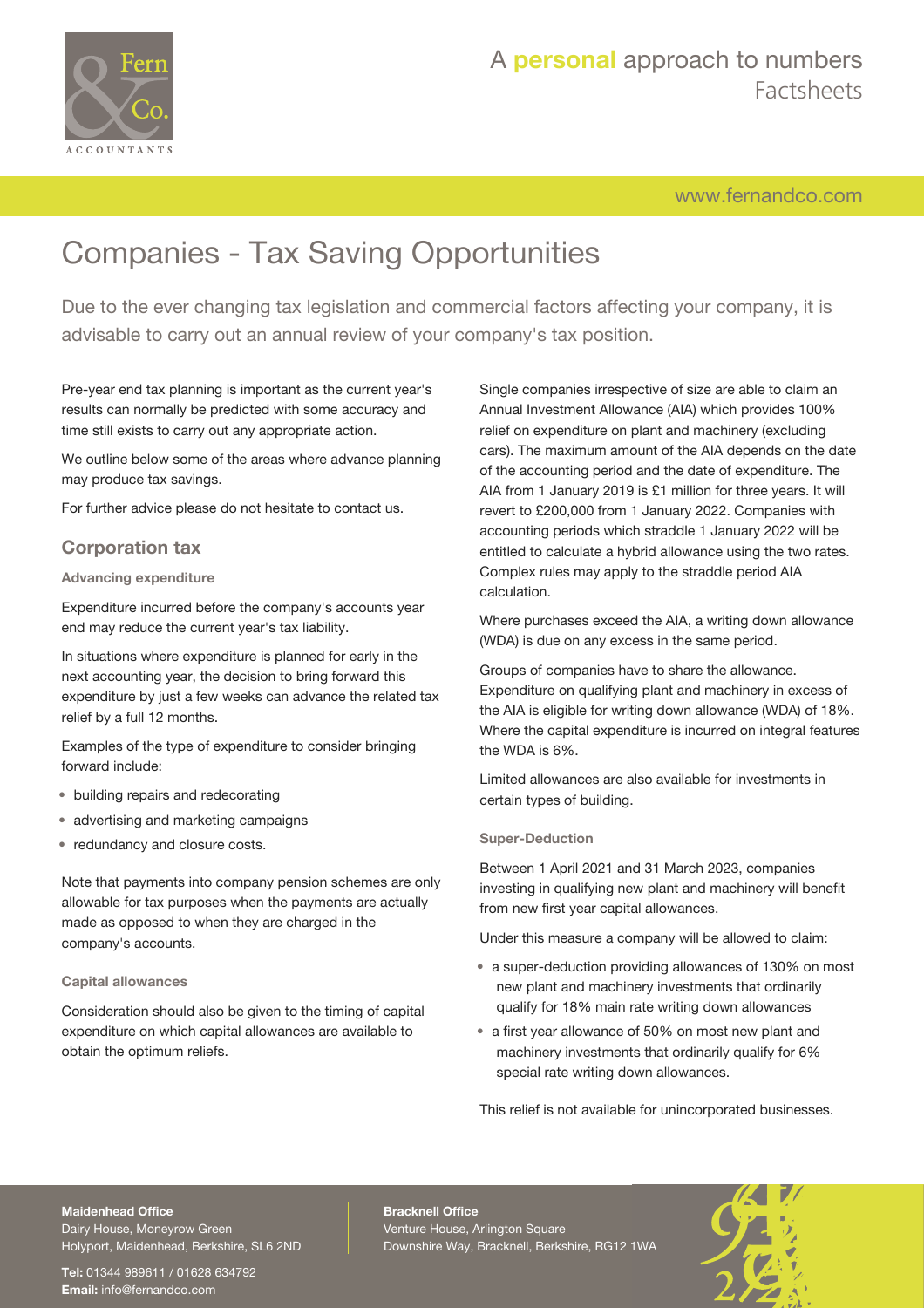

# A **personal** approach to numbers Factsheets

# [www.fernandco.com](http://www.fernandco.com)

#### **Trading losses**

Companies incurring trading losses generally have three main options to consider in utilising these losses:

- they can be set against any other income (for example bank interest) or capital gains arising in the current year
- they can be carried back for up to one year and set against total profits (but see below for details of the extension)
- they can be carried forward and set against profits arising from different types of income in future years.

There is a restriction on the use of carry forward losses where a company's or group's losses are in excess of £5 million. Profits cannot be reduced by more than 50% by brought forward losses. Losses that have arisen at any time are subject to these restrictions.

#### **Tax losses extension**

A temporary extension of the period over which businesses may carry trading losses back for relief against profits of earlier years to get a repayment of tax paid will have effect for company accounting periods ending in the period 1 April 2020 to 31 March 2022.

Trade loss carry back will be extended from the current one year entitlement to a period of three years, with losses being carried back against later years first.

For companies, after carry back to the preceding year, a maximum of £2 million of unused losses will be available for carry back against profits of the same trade to the earlier two years. This £2 million limit applies separately to the unused losses of each 12 month period within the duration of the extension.

#### **Extracting profits**

Directors/shareholders of family companies may wish to consider extracting profits in the form of dividends rather than as increased salaries or bonus payments.

This can lead to substantial savings in national insurance contributions (NICs).

Note however that company profits extracted as a dividend remain chargeable to corporation tax at a minimum of 19%.

#### **Dividends**

From the company's point of view, timing of payment is not critical, but from the individual shareholder's perspective, timing can be an important issue. A dividend payment in excess of the Dividend Allowance which is delayed until after the tax year ending on 5 April may give the shareholder an extra year to pay any further tax due. The Dividend Allowance is £2,000 for 2021/22.

The deferral of tax liabilities on the shareholder will be dependent on a number of factors. Please contact us for detailed advice.

#### **Loans to directors and shareholders**

If a 'close' company (broadly, one controlled by its directors or by five or fewer shareholders) makes a loan to a shareholder, this can give rise to a tax liability for the company.

If the loan is not settled within nine months of the end of the accounting period, the company is required to make a payment equal to 32.5% of the loan to HMRC. The money is not repaid to the company until nine months after the end of the accounting period in which the loan is repaid by the shareholder.

A loan to a director may also give rise to a tax liability for the director on the benefit of a loan provided at less than the market rate of interest.

#### **Rates of tax**

The main rate of corporation tax is currently 19% and it will remain at that rate until 1 April 2023 when the rate will increase to 25% for companies with profits over £250,000. The 19% rate will become a small profits rate payable by companies with profits of £50,000 or less. Companies with

#### **Maidenhead Office**

Dairy House, Moneyrow Green Holyport, Maidenhead, Berkshire, SL6 2ND

**Tel:** 01344 989611 / 01628 634792 **Email:** [info@fernandco.com](mailto:info@fernandco.com)

**Bracknell Office** Venture House, Arlington Square Downshire Way, Bracknell, Berkshire, RG12 1WA